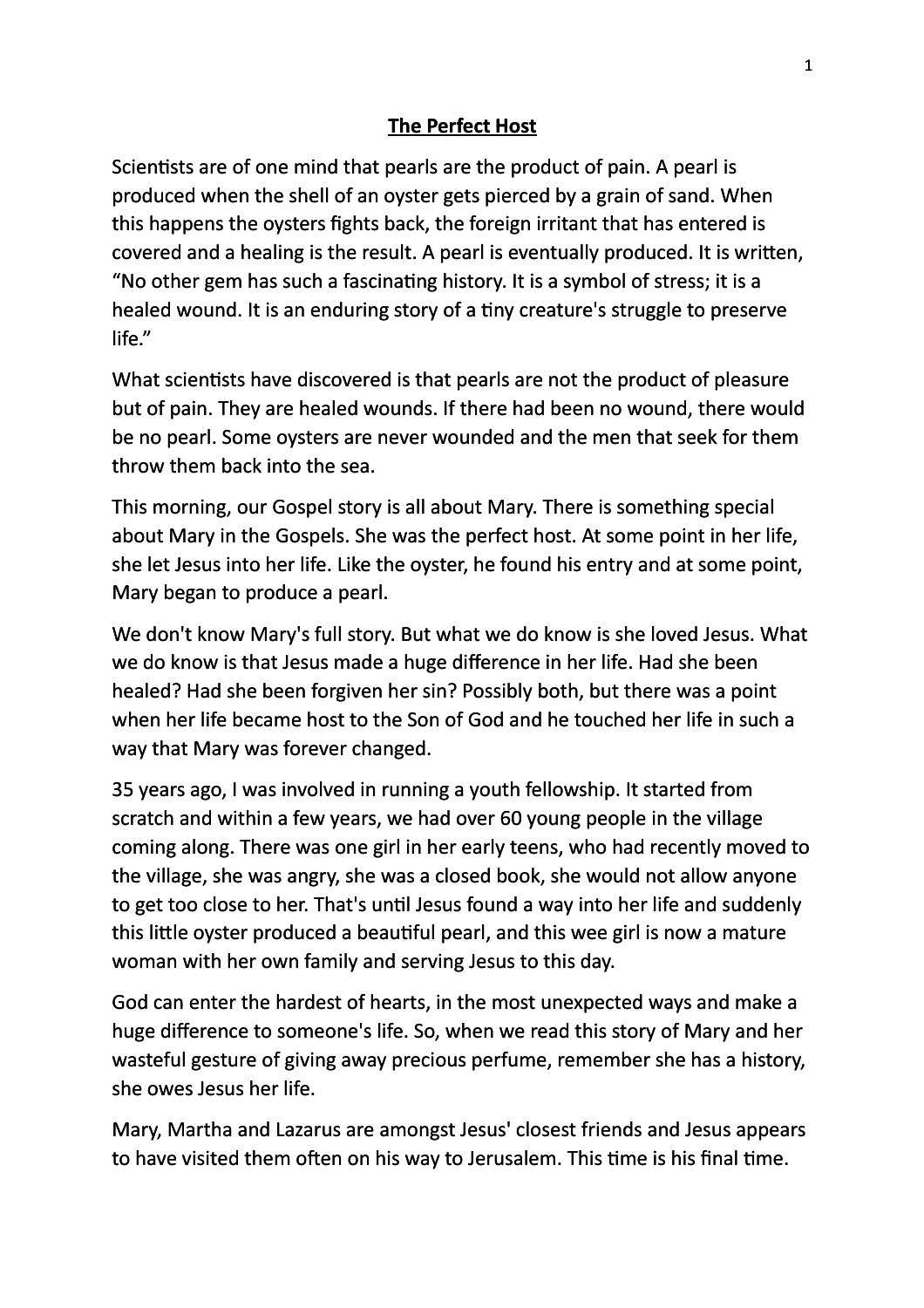They host a dinner party in his honour! What an encouragement for the weary Jesus.

According to John's Gospel, the day we call Palm Sunday, is the next day; Jesus is about to enter into Jerusalem, for the last time, but for now, this little family had the privilege and the pleasure of welcoming and hosting Christ into their homes. Did they know that this was in fact God in human flesh sitting amongst them? Mary did!

So they throw a meal in his honour, and John's Gospel points out that Lazarus was sitting at the table. Yes, Lazarus, the man who had been buried the week before and brought back to life, was feasting at the table.

Mary has so much to be thankful for!

The Disciples were there and no doubt others. The emotions would be running high!

Mary is always found sitting at Jesus' feet; read the Gospels and Mary is right there at his feet; she is in awe of Jesus. She hangs onto his every word; she is in many ways the perfect disciple.

She would have been first at the prayer meetings and Bible studies. Mary wanted to get close to Jesus! He was in her life. He was her life!

Notice how Martha, her sister, serves Jesus in a different way. She is in the kitchen whilst Mary is listening to his every word. Martha works and Mary prays. There is a place in the Christian faith for both Mary and Martha. But when they are both found in the same person, then there is great work done in the church. We always need the spirit of Martha and Mary in our Churches working together.

Those two women had total faith in Jesus, and it is in their house that he stays on his way to the cross. Can you imagine hosting Jesus in your home?

What was the atmosphere like as they all squeezed in together? As they all shared a meal that Martha had made and served; the Disciples were there, Judas was there, and suddenly Mary breaks open the bottle of the most expensive perfume and pours it over Jesus' feet.

Mark's Gospel has Mary pouring it all over him  $-$  from his head down to his feet; John has Mary pouring it over his feet and she wiped his feet with her hair. Mary had something about Jesus' feet and John picked up on this. In fact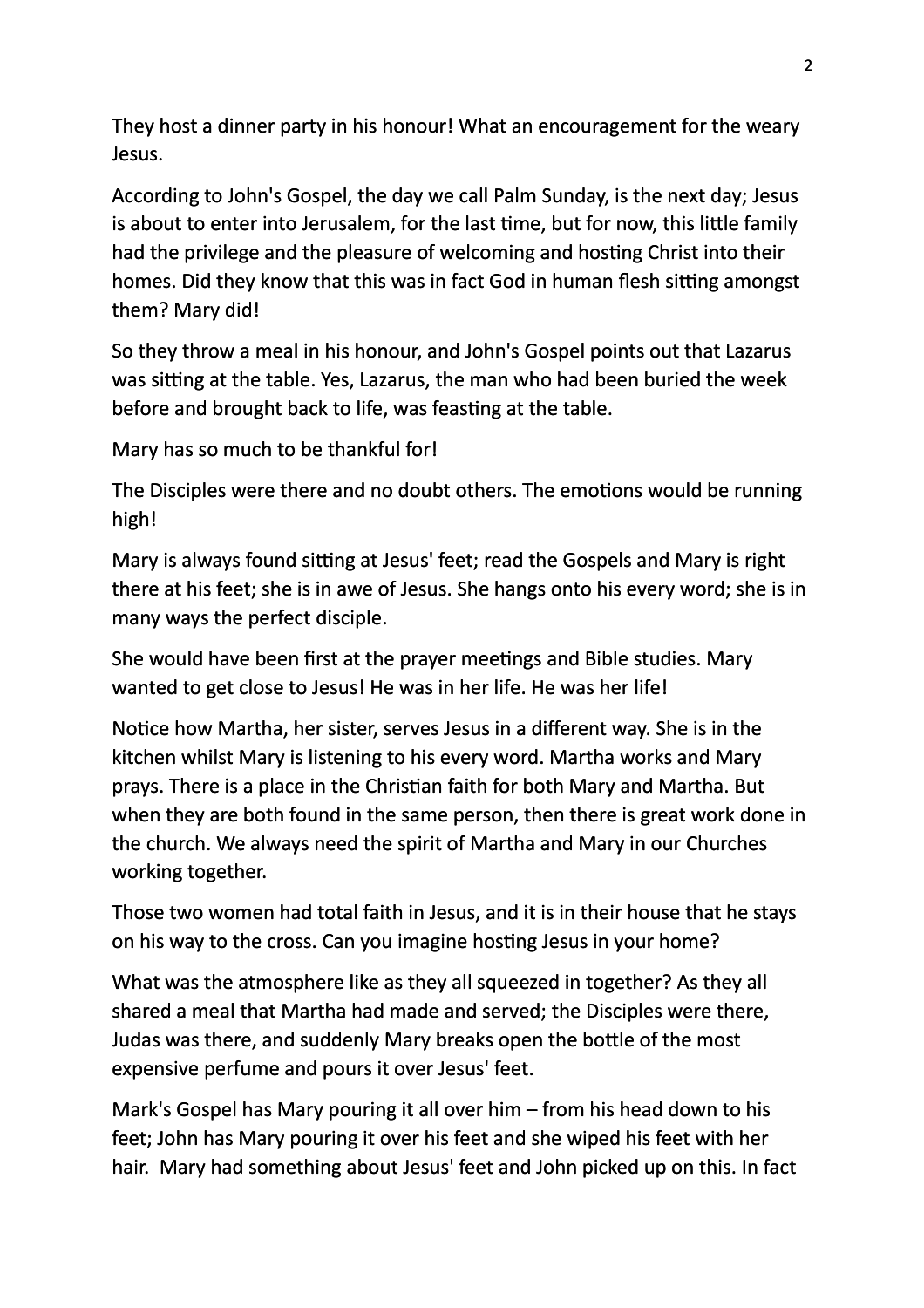in the next chapter, he tells the story of Jesus washing and drying the Disciples' feet at the last Supper! Did Mary's gesture inspire Jesus?

Washing feet may be strange to us but not in Palestine. It was an expectation that the servant of the house would wash feet of the guests. It wasn't unusual for a Palestinian woman to wash someone's feet. Their climate was very dry and so feet became very dusty and dirty. It was a mark of respect and courtesy. But what was unusual was to wash feet with expensive perfume.

A year's wage was used!

I went onto the Harrod's website, to see what their most expensive perfume was, and incredibly they are selling perfume at £20,000 a bottle. Sorry Susan, outside my budget!

This perfume that Mary dispensed on Jesus was from North India, a rare and expensive perfume.

Extravagant, Audacious, and you may even say Wasteful.... the scent fills the room with the sweetest smelling scent. John notes this, "The house was filled with the fragrance of the perfume!"

The atmosphere had now changed. Mary had changed the atmosphere with her kind act of random kindness. Remember Jesus was on his way to the cross! Mary makes this experience just a little easier!

She was hosting and honouring Jesus. We don't know the history of this perfume...was it her life savings? Was it an heirloom, passed on through generations?

But what we do know, is that it was rare, expensive and costly to Mary and no doubt her family. But what price would you put on your brother being restored from death? How much would you pay to have your loved one sitting at your side? Mary wasn't paying Jesus, simply responding to the gift of life and grace. As she looked across the room, and saw Lazarus sitting there, I'm sure she knew that this was the right thing to do and it was the right moment.

Jesus said, of another lady, who did a similar act, "She loves much because she *has been forgiven much."*

This act of generosity is simply a response to the goodness of Jesus.

But it doesn't finish there, because she unties her long flowing hair, and wipes it on his feet. This was something no self-respecting Palestinian woman would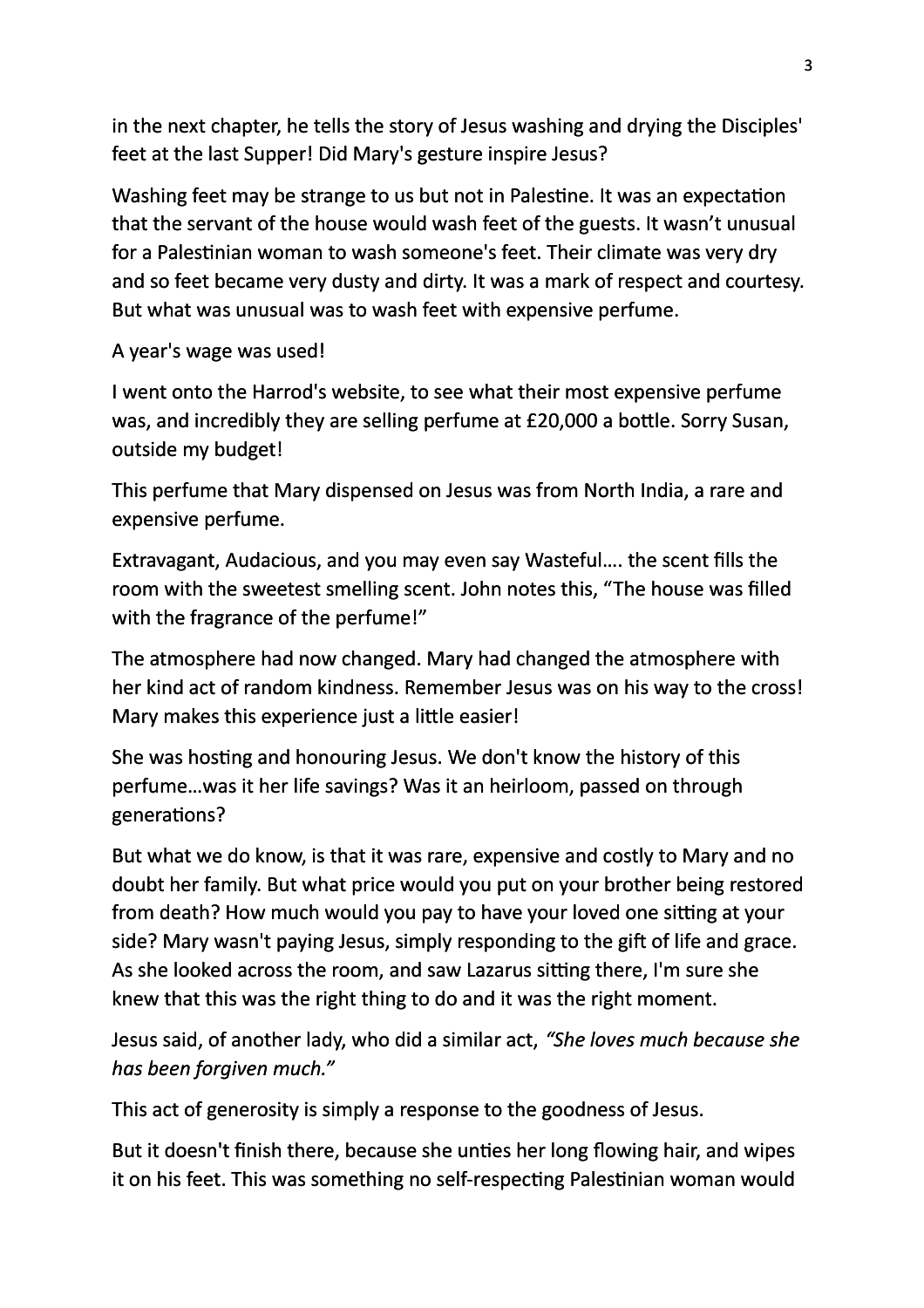do, unless it was someone very close to her, like her husband. No woman's hair would be seen outside of the family home. But Mary lets her long hair flow and uses it as a towel to dry his feet.

With Jesus, one never knew what would happen next, and this was a special occasion where Jesus said of another woman, "Wherever the Gospel is *preached, this story must be told."* 

The house would be silent as the house was filled with a lovely aroma; would there be tears of joy? This was the moment that Mary honours Jesus. This was the moment that her life became a pearl of great price. She honours her guest with this dedication service. She is self-emptying herself and making herself totally available to serve him. She is making a statement that she is fully committed to serving Jesus and so serving God.

I believe that Mary understood what Jesus was all about; Better than anyone else in that house that day and this act shows it!

In the words of the renowned theologian Henri Nouwen, "Our fulfilment is in offering emptiness, our usefulness in becoming useless, our power in becoming powerless. It indeed belongs to the core of the Christian message that God did not reveal himself to us as the powerful other, unapproachable in his omniscience, omnipotence and omnipresence, in other words in his mighty power. Instead he came to us in Jesus Christ, who did not cling to his equality with God, but emptied himself...and became as men are, he was humbler yet, even to accepting death, death on a cross." Phil 2 6-8

Mary understood this, and she glimpsed in Jesus the self-emptying of God, she saw his sacrifice and so she also gave all that she had to anoint him. It is a beautiful moment in the Gospels, one to be treasured.

Rather than savouring the moment, Judas, the treasurer, the one charged with looking after the finances, speaks up. He strongly objects to the waste. He sees it purely in terms of money. He misses the point entirely! A year's wage... wasted in a few moments, this perfume could have been sold and used to help the poor, he said!

He was right...of course, it could have been!

The atmosphere changes in the house, with Judas' words, suddenly negativity creeps into the room, Judas is judgemental of Mary, accusing her of wasting valuable resources that could be used for the poor. But he was also challenging